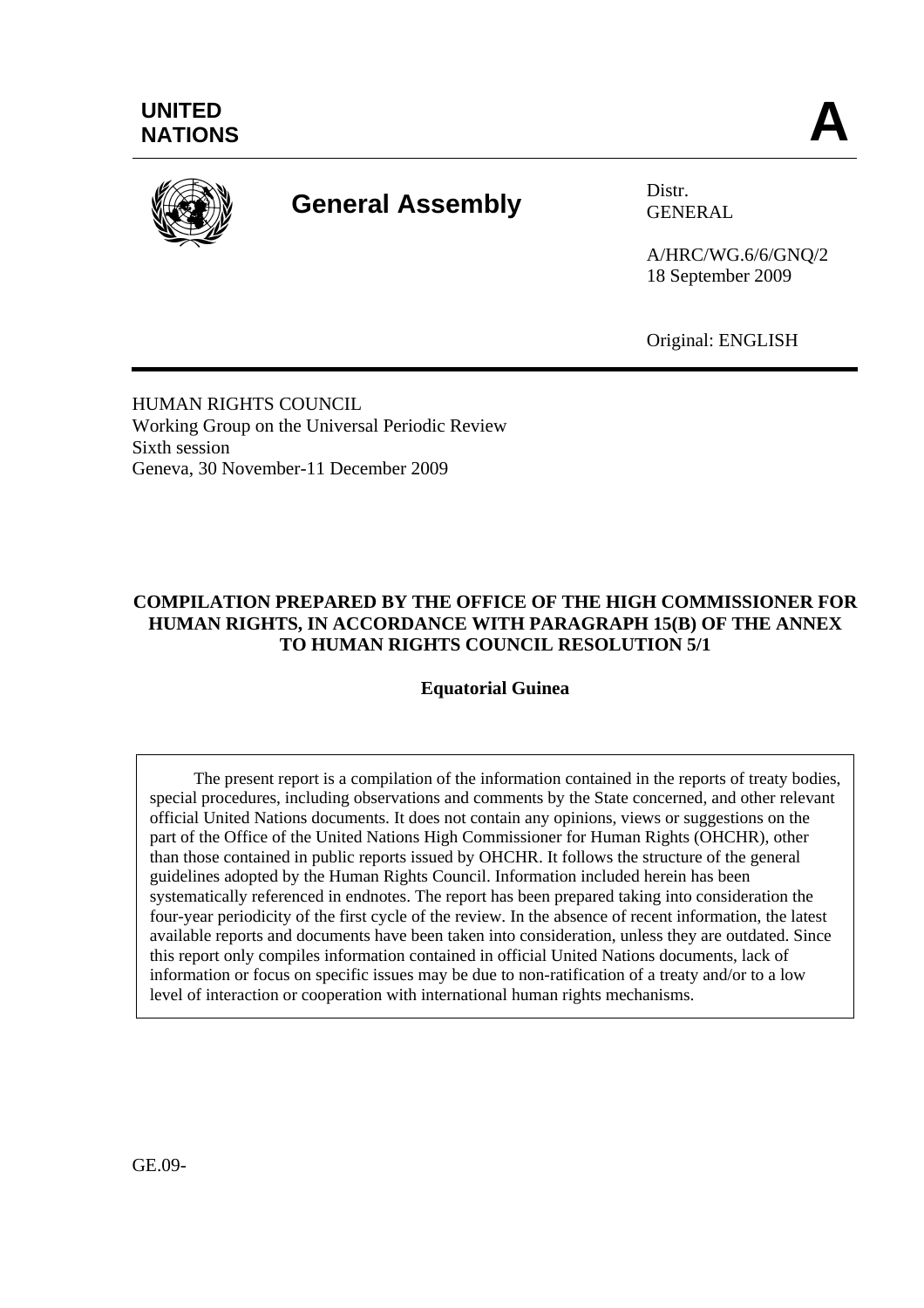# **I. BACKGROUND AND FRAMEWORK**

| Core universal human<br>rights treaties <sup>2</sup> | Date of ratification,<br>accession or succession                     | <i>Declarations</i><br>/reservations | Recognition of specific competences of<br><i>treaty bodies</i>                                                      |
|------------------------------------------------------|----------------------------------------------------------------------|--------------------------------------|---------------------------------------------------------------------------------------------------------------------|
| <b>ICERD</b>                                         | 8 Oct. 2002                                                          | Yes (art. 22)                        | Individual complaints (art. 14): No                                                                                 |
| <b>ICESCR</b>                                        | 25 Sept. 1987                                                        | None                                 |                                                                                                                     |
| <b>ICCPR</b>                                         | 25 Sept. 1987                                                        | None                                 | Inter-State complaints (art. 41): No                                                                                |
| <b>ICCPR-OP1</b>                                     | 25 Sept. 1987                                                        | None                                 |                                                                                                                     |
| <b>CEDAW</b>                                         | 23 Oct. 1984                                                         | None                                 |                                                                                                                     |
| <b>CAT</b>                                           | 8 Oct. 2002                                                          | Yes (art. 28 and 30,<br>para. 1)     | Inter-State complaints (art. 21): No<br>Individual complaints (art. 22): No<br>Inquiry procedure (art. 20): No      |
| <b>CRC</b>                                           | 15 June 1992                                                         | None                                 |                                                                                                                     |
| OP-CRC-SC                                            | 7 Feb. 2003                                                          | None                                 |                                                                                                                     |
| CRC-AC, ICRMW, CPD, CPD-OP, CED.                     |                                                                      |                                      | Core treaties to which Equatorial Guinea is not a party: ICCPR-OP 2, OP-ICESCR <sup>3</sup> , OP-CEDAW, OP-CAT, OP- |
|                                                      | Other main relevant international instruments                        |                                      | Ratification, accession or succession                                                                               |
|                                                      | Convention on the Prevention and Punishment of the Crime of Genocide |                                      | N <sub>0</sub>                                                                                                      |
|                                                      |                                                                      |                                      |                                                                                                                     |

#### **A. Scope of international obligations**<sup>1</sup>

Rome Statute of the International Criminal Court No Palermo Protocol<sup>4</sup> Yes Refugees and stateless persons**<sup>5</sup>** Yes, except Conventions relating to the status of Stateless Persons and on the Reduction of Statelessness Geneva Conventions of 12 August 1949 and Additional Protocols thereto**<sup>6</sup>** Yes, except Additional Protocol III ILO fundamental conventions**<sup>7</sup>** Yes UNESCO Convention against Discrimination in Education No

1. In 2004, the Committee on the Elimination of Discrimination against Women (CEDAW) encouraged Equatorial Guinea to ratify OP-CEDAW and ICRMW.<sup>8</sup> The Committee on the Rights of the Child (CRC) recommended the ratification of OP-CRC-AC.**<sup>9</sup>**

#### **B. Constitutional and legislative framework**

2. In 2007, the Working Group on Arbitrary Detention noted that the laws and regulations inherited from the colonial era were still in effect, notably the Criminal Code, the Criminal Procedure Act and the Code of Military Justice, which contained principles and standards incompatible with the 1995 Constitution and international instruments.**<sup>10</sup>** In 2004, CRC was concerned about the application on a subsidiary basis of a number of laws adopted before independence,**<sup>11</sup>** and recommended repealing or amending all provisions incompatible with the Convention.**<sup>12</sup>**

3. Concerned about the existence of the dual legal system of civil law and customary law, which resulted in continuing discrimination against women,**<sup>13</sup>** CEDAW urged Equatorial Guinea to accelerate reforms to remove inconsistencies between civil law and customary law.**<sup>14</sup>** CRC, concerned that some customary laws were incompatible with the Convention, recommended ensuring that national laws prevail over conflicting customary laws.**<sup>15</sup>**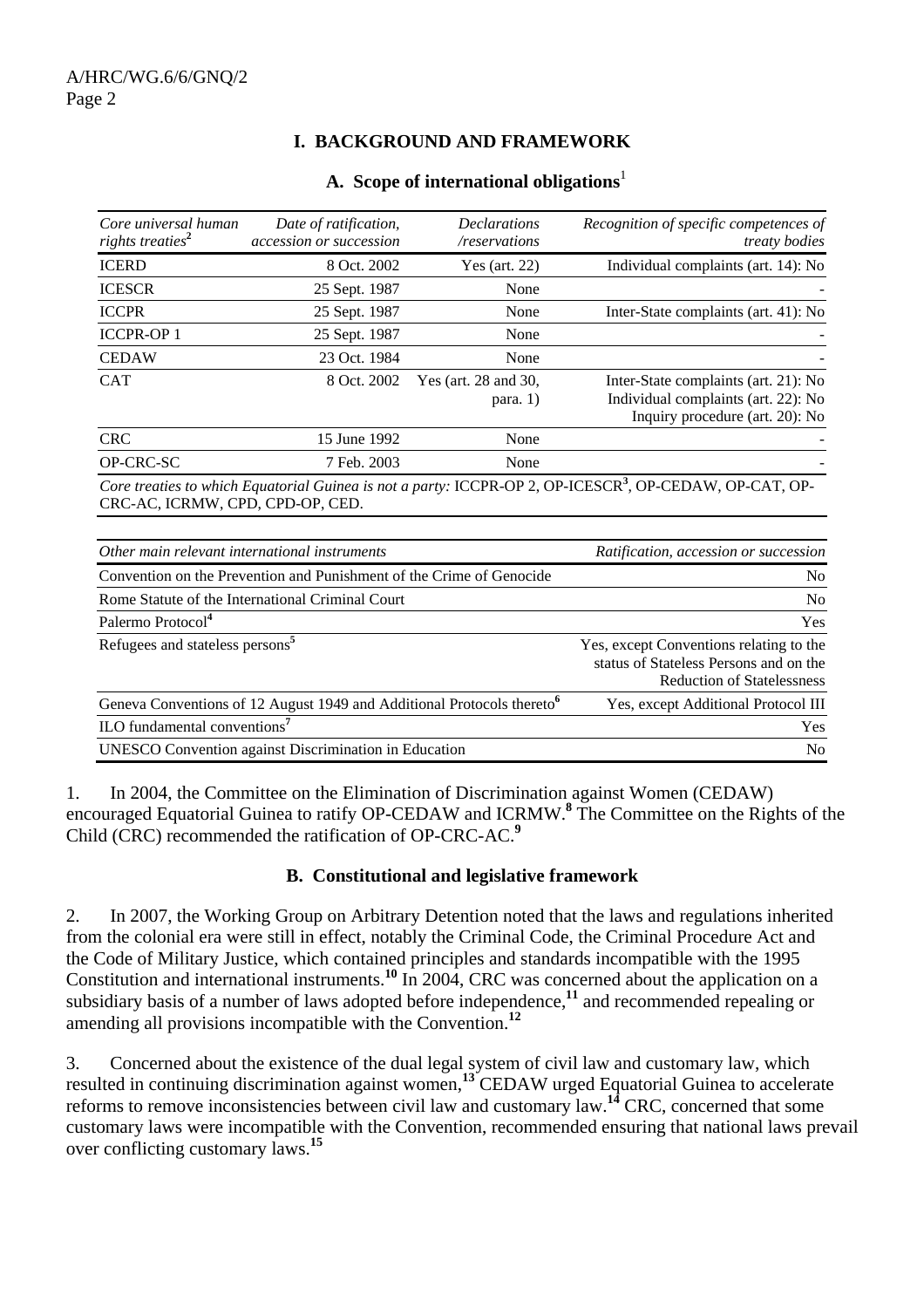4. I n 2004 CRC was concerned that newly enacted legislation did not fully reflect the Convention on the Rights of the Child or other international human rights standards. It recommended continuing efforts to draft a new Family Code; and ensuring that the new Family Code and other laws fully comply with international human rights standards.**<sup>16</sup>** The 2008-2012 United Nations Development Assistance Framework (UNDAF) noted the insufficient application of international conventions in domestic law, in particular the Convention on the Rights of the Child.**<sup>17</sup>**

5. A 2007 UNICEF programme document noted that a law criminalizing the exploitation of and trafficking in children was adopted in 2004**<sup>18</sup>**

# **C. Institutional and human rights infrastructure**

6. As of August 2009, Equatorial Guinea did not have a national human rights institution accredited by the International Coordinating Committee of National Institutions for the Promotion and Protection of Human Rights.**<sup>19</sup>**

7. Noting as a positive development the work of the National Human Rights Commission, in particular on the issue of arrest and detention, the Working Group on Arbitrary Detention recommended in 2007 that this Commission be strengthened.**<sup>20</sup>** In 2003, the Special Rapporteur on the right to freedom of opinion and expression had drawn the attention of the Government to the Paris Principles in this regard.**<sup>21</sup>**

8. CRC encouraged Equatorial Guinea in 2004 to establish an independent and effective mechanism that monitors the implementation of the Convention.**<sup>22</sup>**

#### **D. Policy measures**

9. In 2004, CEDAW appreciated the adoption of the National Policy for the Advancement of Women.**<sup>23</sup>**

10. In 2004, CRC recommended that Equatorial Guinea develop and implement a new comprehensive National Plan of Action for Children.**<sup>24</sup>**

11. A 2007 UNICEF programme document noted a national plan of action was approved in 2004 combat the exploitation of and trafficking in children.**<sup>25</sup>**

12. The 2008-2012 UNDAF noted that the Government developed a National Plan for the Development of Education for All (2015).**<sup>26</sup>**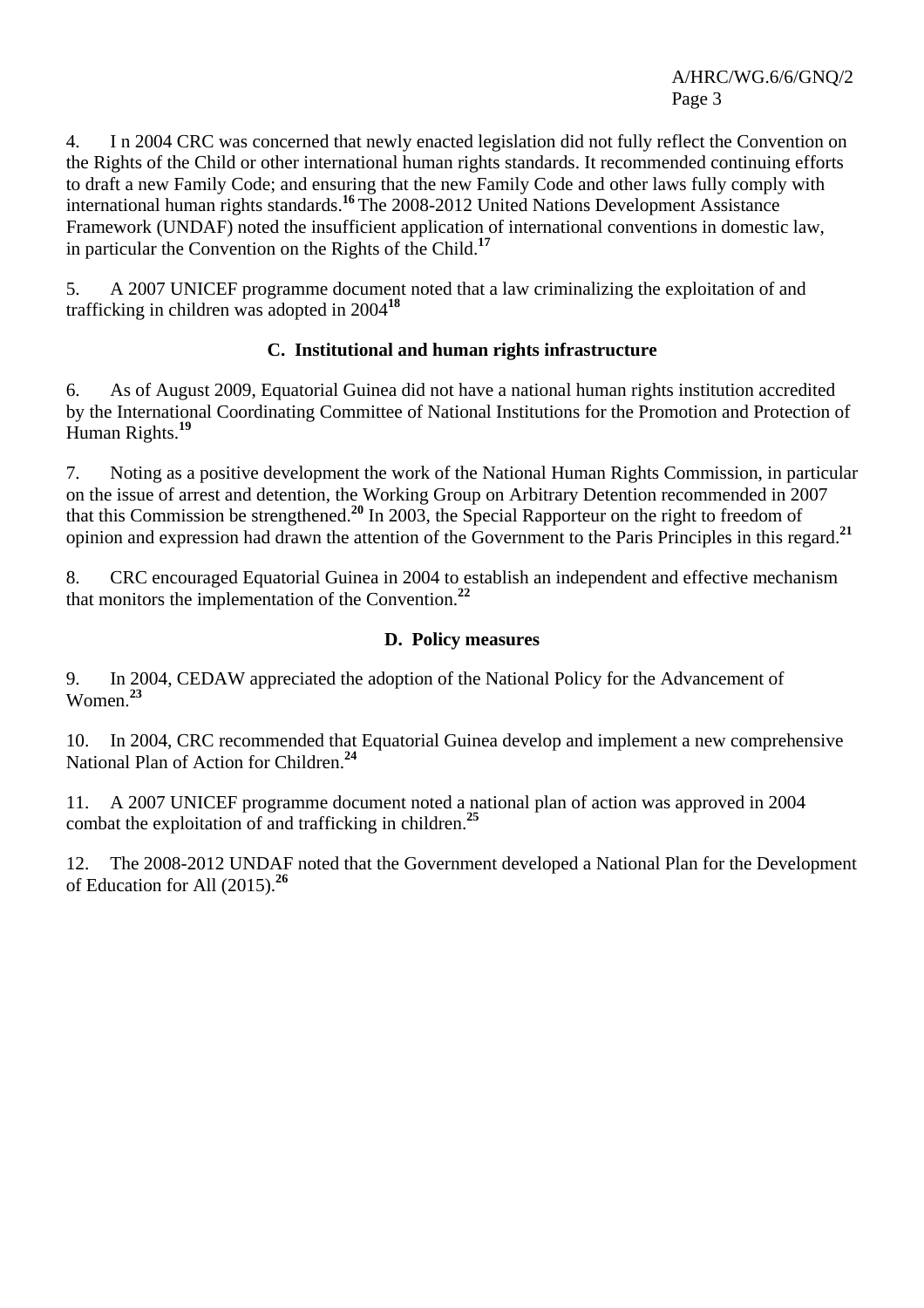#### **II. PROMOTION AND PROTECTION OF HUMAN RIGHTS ON THE GROUND**

#### **A. Cooperation with human rights mechanisms**

| 1. Cooperation with treaty bodies |  |  |  |  |  |
|-----------------------------------|--|--|--|--|--|
|-----------------------------------|--|--|--|--|--|

| Treaty body <sup>27</sup> | Latest report<br>considered | submitted and Latest concluding<br>observations | Follow-up response | Reporting status                                                                  |
|---------------------------|-----------------------------|-------------------------------------------------|--------------------|-----------------------------------------------------------------------------------|
| <b>CERD</b>               |                             |                                                 |                    | Initial to third reports overdue since 2003,<br>2005 and 2007 respectively        |
| <b>CESCR</b>              |                             |                                                 |                    | Initial to fourth reports overdue since 1990,<br>1995, 2000 and 2005 respectively |
| <b>HR</b> Committee       |                             | Nov. 2003 (non-<br>reporting<br>procedure)      |                    | Initial report overdue since 1988                                                 |
| <b>CEDAW</b>              | 2004                        | <b>July 2004</b>                                |                    | Sixth report overdue since 2005                                                   |
| <b>CAT</b>                |                             |                                                 |                    | Initial and second reports overdue since 2003<br>and 2007 respectively            |
| <b>CRC</b>                | 2003                        | Oct. 2004                                       |                    | Combined second to fourth report due in 2009                                      |
| OP-CRC-SC                 |                             |                                                 |                    | Initial report overdue since 2005                                                 |

13. For the HR Committee, the failure of Equatorial Guinea to honour its reporting obligations amount to a serious breach of the Covenant.**<sup>28</sup>** The Special Rapporteur on the right to freedom of opinion and expression urged the Government to fulfil its reporting obligations and to engage in a substantive dialogue with treaty bodies.**<sup>29</sup>**

| Standing invitation issued                                  | N <sub>0</sub>                                                                                                                                                                                                                                                                                                   |
|-------------------------------------------------------------|------------------------------------------------------------------------------------------------------------------------------------------------------------------------------------------------------------------------------------------------------------------------------------------------------------------|
| Latest visits or mission reports                            | Special Rapporteur on torture and other cruel, inhuman or degrading treatment or<br>punishment $(9-18$ Nov $2008)^{30}$<br>Working Group on Arbitrary Detention $(8-14 \text{ July } 2007)^{31}$<br>Special Rapporteur on the right to freedom of opinion and expression<br>$(2-7)$ December 2002) <sup>32</sup> |
| Visits agreed upon in principle                             | None                                                                                                                                                                                                                                                                                                             |
| Visits requested and not yet agreed upon                    | Special Rapporteur on the situation of human rights defenders; Working Group on<br>the use of mercenaries as a means of impeding the exercise of the right of peoples to<br>self-determination, requested in 2007                                                                                                |
| Facilitation/cooperation during missions                    | The Working Group on Arbitrary Detention expressed its gratitude to the<br>Government for their cooperation. <sup>33</sup> The Special Rapporteur on the question of<br>torture thanked the Government for its invitation to undertake a mission to the<br>country. $34$                                         |
| Follow-up to visits                                         |                                                                                                                                                                                                                                                                                                                  |
| Responses to letters of allegations and<br>urgent appeals   | During the period under review, eight communications were sent, concerning, inter<br>alia, particular groups and 2 women. The Government did not reply to any<br>communication.                                                                                                                                  |
| Responses to questionnaires on thematic<br>is <sup>35</sup> | Equatorial Guinea responded to none of the 15 questionnaires sent by special<br>procedures mandate holders, <sup>36</sup> within the deadlines.                                                                                                                                                                  |

## **2. Cooperation with special procedures**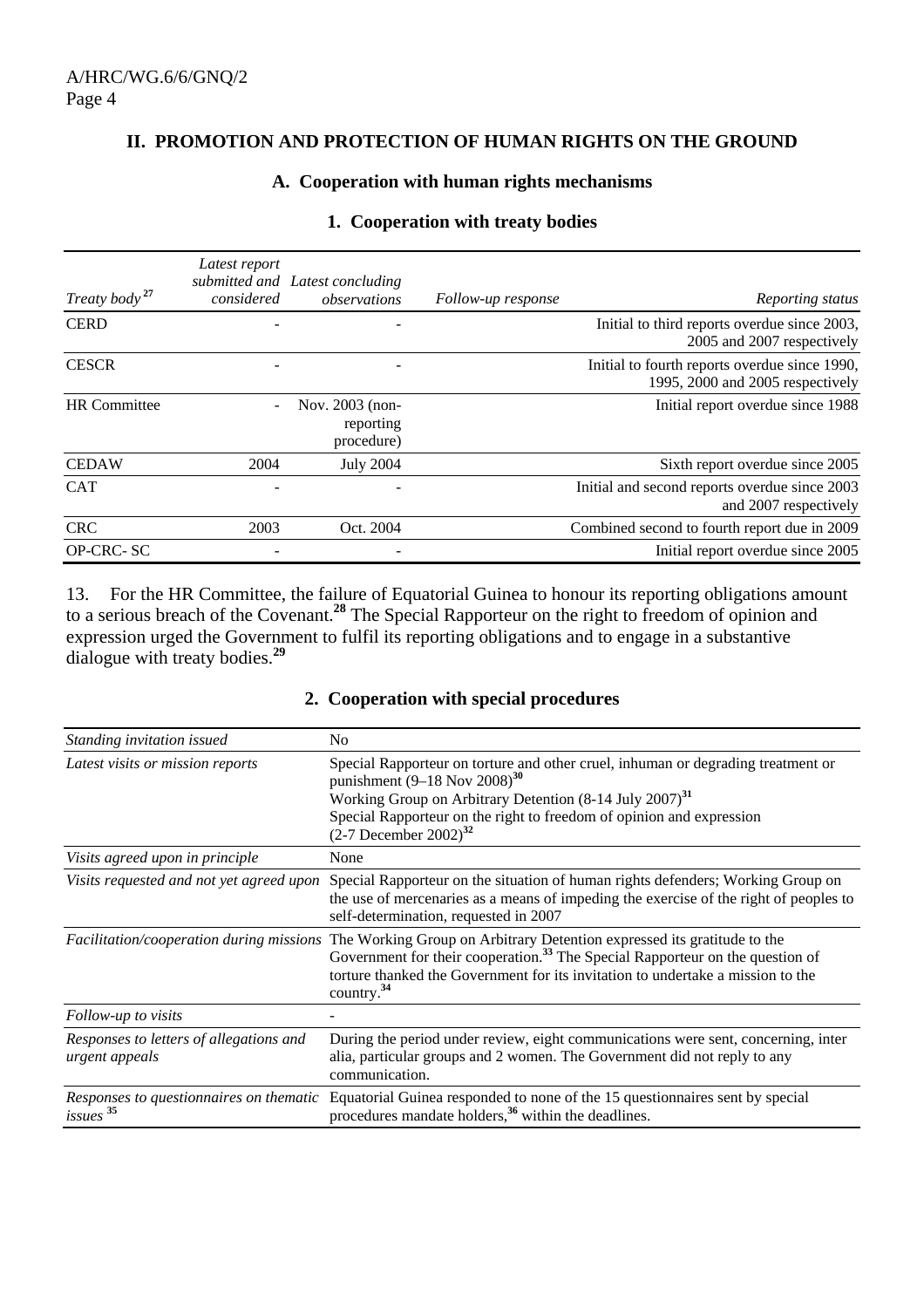# **B. Implementation of international human rights obligations**

#### **1. Equality and non discrimination**

14. In 2004, CRC recommended that Equatorial Guinea increase its efforts to ensure the implementation of existing laws guaranteeing the principle of non-discrimination, and adopt a proactive and comprehensive strategy to change attitudes and values and eliminate discrimination on any grounds and against all vulnerable groups, in particular girls and children from poor and rural families.**<sup>37</sup>**

15. Discrimination against women in political, social and economic life was a matter of concern for the HR Committee.**<sup>38</sup>** In 2004, CEDAW recommended a definition of discrimination against women in line with the Convention and that the Government give high priority to putting in place comprehensive legislation in conformity with the Convention.**<sup>39</sup>**

16. CEDAW was concerned about the persistence of deep-rooted adverse cultural norms, customs and traditions, including forced and early marriage, widowhood practices, levirate and the use of the dowry, as well as the prevalence of stereotypes that discriminate against women.**<sup>40</sup>** It urged Equatorial Guinea to address this issue without delay, in collaboration with civil society, and to increase efforts to design and implement comprehensive education and awareness-raising programmes on these issues.**<sup>41</sup>** CRC also recommended taking measures to prevent illegal, early and/or forced marriages.**<sup>42</sup>**

17. CEDAW was concerned about the lack of legislation regulating customary marriages and other aspects of family law that discriminate against women, including in respect of polygamy, inheritance and child custody, and that efforts to adopt legislation regulating customary marriages had so far not been successful.<sup>43</sup> While welcoming the abolition by presidential decree of imprisonment of women for nonrepayment of dowries on separating from their husbands, CEDAW remained concerned about the lack of knowledge and implementation of the decree.**<sup>44</sup>**

18. Concerned at reports of discrimination against and persecution of minority ethnic groups, in particular the Bubi, the HR Committee recommended that Equatorial Guinea guarantee the right to equality of all ethnic groups.**<sup>45</sup>**

# **2. Right to life, liberty and security of the person**

19. In 2003, the HR Committee encouraged Equatorial Guinea to abolish the death penalty.**<sup>46</sup>**

20. In 2003, the HR Committee expressed concern at the substantiated accusations of systematic torture and ill-treatment in Equatorial Guinea, and recommended that no statement or confession made under torture be used as evidence.**<sup>47</sup>** In 2008, the Special Rapporteur on the question of torture found that torture was used systematically by the police against persons who refuse to "cooperate", such as persons suspected of political as well as ordinary crimes, in particular at the Central Police Stations in Bata and Malabo. He added that the *Gendarmería* appeared to practice torture to a lesser extent, and indicated that, having been denied access to military facilities, he was unable to verify allegations against the military. In most instances, the purpose of torture was to extract information or a confession; sometimes it was intended as punishment, intimidation or as a means of extorting money. The Special Rapporteur found that "evidence" obtained under torture was commonly used as the basis for convictions.**<sup>48</sup>** In 2007, the Working Group on Arbitrary Detention had considered as positive the promulgation of Act No. 6/2006 on the prevention and penalization of torture.**<sup>49</sup>**

21. The Special Rapporteur on the question of torture received numerous reports in 2008 that corporal punishment continued to be used routinely by prison guards in full view of other prisoners in Bata and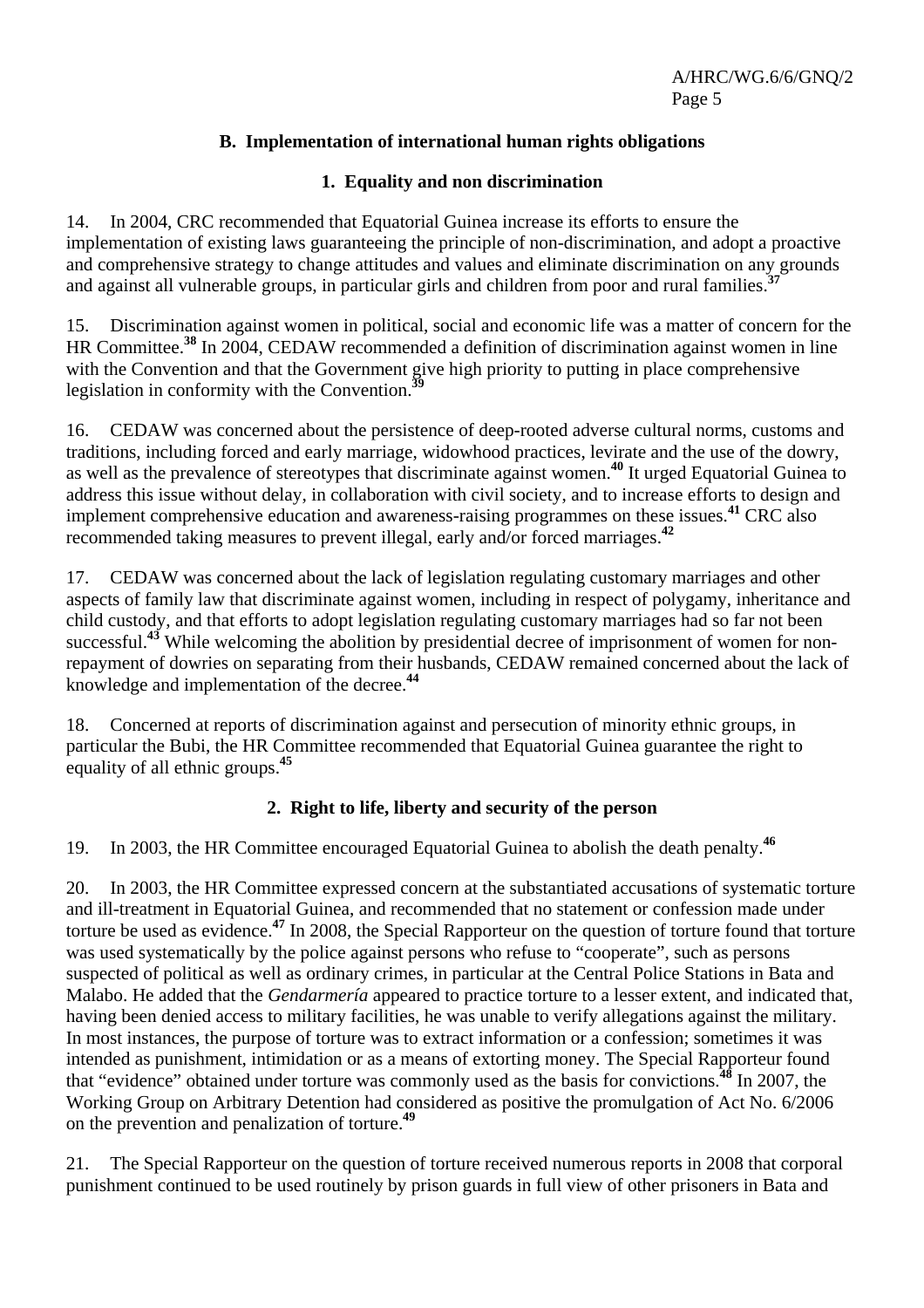Black Beach prisons.**<sup>50</sup>** In 2004, concerned that corporal punishment was widely practised and socially accepted,**<sup>51</sup>** CRC recommended expressly prohibiting corporal punishment by law in the family, schools and other institutions and carrying out public education campaigns on this issue.**<sup>52</sup>**

22. Another major problem identified by the Special Rapporteur on the question of torture was that some persons suspected of political crimes allegedly had been held in solitary confinement in Black Beach Prison for up to four years and had been held in leg irons practically all the time.**<sup>53</sup>** He was also concerned at reports of violence among detainees in police or *Gendarmería* custody, which were allegedly ignored or even tolerated by the authorities.**<sup>54</sup>**

23. In 2007, the Working Group on Arbitrary Detention noted that the police and the *Gendarmería* had, in practice, excessive powers and authority, which often led to arbitrary arrests and detentions.**<sup>55</sup>** It observed the general non-compliance with the rule that detainees must be brought before a judicial authority within 72 hours.**<sup>56</sup>**

24. The Working Group also noted the excessive power of the armed forces which effectively controlled the prisons, carried out arrests, and exercised military jurisdiction over civilians.**<sup>57</sup>** It found that soldiers often made arrests and detentions, despite not having the legal powers to do so.**<sup>58</sup>** The Working Group noted the absence of legal channels through which persons detained by military authorities can claim their rights.**<sup>59</sup>**

25. The Working Group was particularly concerned by the practice of secret detention.**<sup>60</sup>** In 2003, the HR Committee was concerned at reports of illegal detention and about the existence of semi-clandestine detention centres.**<sup>61</sup>** The Working Group and the HR Committee recommended that the Government put an end to the practice of secret detentions.**<sup>62</sup>** The HR Committee added that detainees should be held in officially recognized places of detention and that the authorities should keep orderly, up-to-date registers of admission and release of detainees.**<sup>63</sup>**

26. The Working Group and the Special Rapporteur on the question of torture observed that irregular immigrants were systematically apprehended and detained, especially in police cells, on no legal basis and without access to water and/or food.<sup>64</sup> They noted that irregular immigrants could remain in detention for an indefinite period while their situation was being clarified or until they could be deported.**<sup>65</sup>** They recommended avoiding, where possible, the detention of irregular immigrants, and guaranteeing them all the rights recognized to persons deprived of liberty by international instruments.**<sup>66</sup>**

27. The poor conditions in detention facilities, especially those under the control of military authorities, were observed with alarm by the HR Committee in 2003.<sup>67</sup> The Working Group on Arbitrary Detention found that the old prisons of Bata and Evinayong did not meet the necessary minimum conditions of habitability.**<sup>68</sup>** According to the Special Rapporteur on the question of torture, police and *Gendarmería* holding cells were generally in a deplorable condition. Generally speaking, food was only provided by families or fellow detainees; access to water was severely restricted; and detainees were often not allowed to use the toilet. Detainees had no opportunity to exercise and no access to medical care.**<sup>69</sup>** The Special Rapporteur also received numerous complaints that food was insufficient if not supplemented by family members in all the prisons he visited,<sup>70</sup> and was informed that prisoners in one wing of Black Beach Prison had sometimes to share beds.**<sup>71</sup>** One of his main concerns with regard to that Prison was that family visits seemed to be prohibited, except for certain prisoners.**<sup>72</sup>**

28. The Special Rapporteur on the question of torture found that women and children were not separated from male adults in prisons or in police and *Gendarmería* custody.**<sup>73</sup>** The HR Committee was concerned about forced labour being imposed on inmates in detention facilities.**<sup>74</sup>**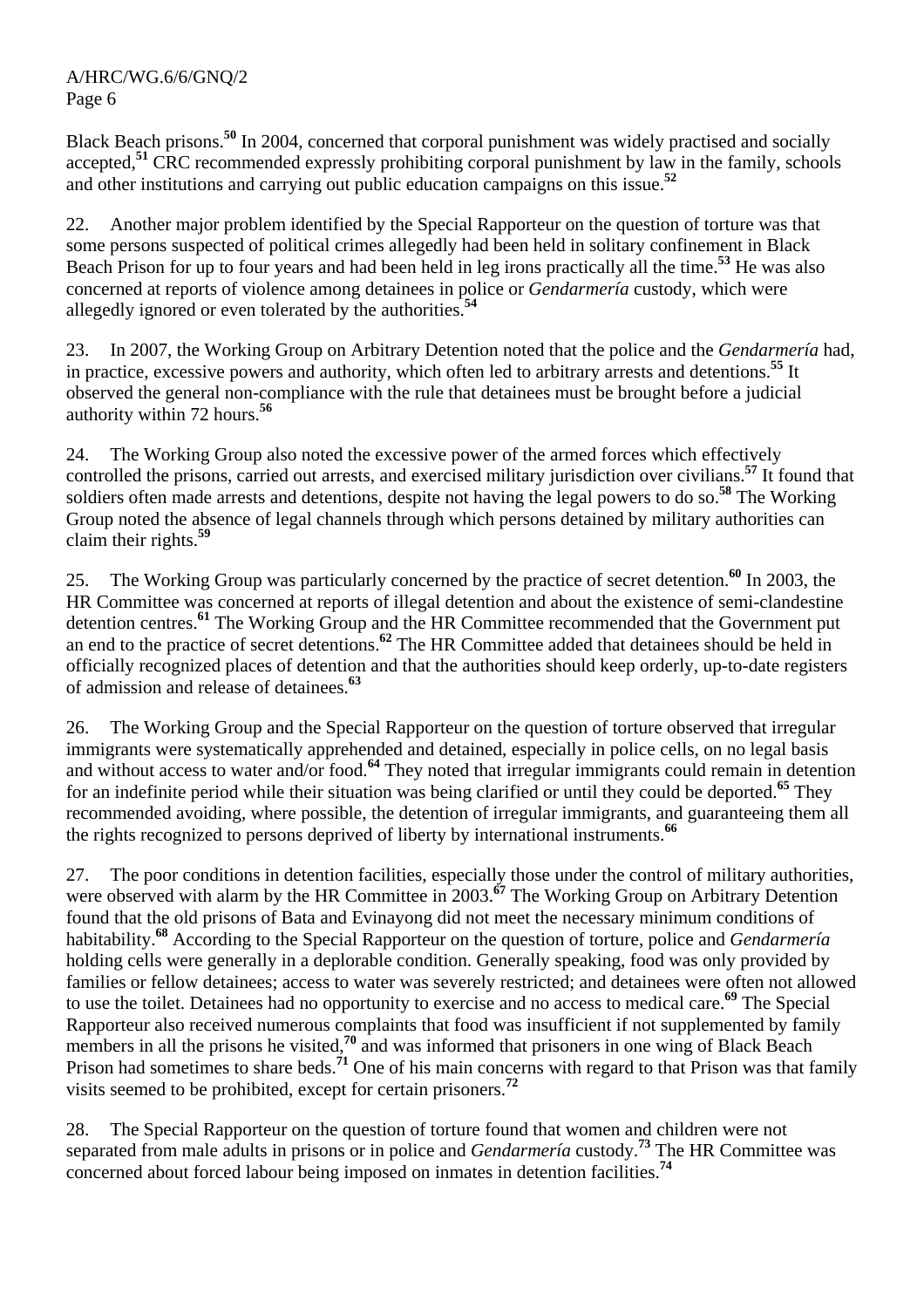29. CEDAW expressed concern about the absence of policies and programmes to address violence against women; about occurrences of domestic violence, rape, including marital rape, and all forms of sexual abuse of women; and about the persistence of patriarchal attitudes that consider as acceptable the physical chastisement of family members, including women.**<sup>75</sup>** It called on Equatorial Guinea, in particular, to enact legislation on domestic violence and legislation concerning all forms of sexual abuse to ensure that violence against women and girls constitutes a criminal offence. It recommended training programmes, the establishment of counselling services for victims of violence, and public awareness campaigns on the issue.**<sup>76</sup>**

30. CRC was concerned at the significant number of children, especially girls, working on the street and as domestic servants, and about the lack of effective implementation of the labour laws and mechanisms to control child labour.<sup>77</sup> It recommended that Equatorial Guinea assess the number of children working, including as domestic servants and in the agricultural sector, in order to design and implement comprehensive strategies and policies to prevent and combat economic exploitation in these sectors; and undertake awareness-raising campaigns to prevent and combat the economic exploitation of children.**<sup>78</sup>** In 2009, the ILO Committee of Experts on the Application of Conventions and Recommendations requested that the Government ensure that no person under 14 years of age be admitted to employment or work. It asked the Government whether a tripartite consultation had been held before deciding that petrol exploitation was the only dangerous work in the country.**<sup>79</sup>**

31. CRC made several recommendations to address the growing number of child prostitutes in the capital.**<sup>80</sup>**

32. A 2007 UNICEF document noted that a legal framework for protecting children against trafficking was in place. However, the absence of appropriate child protection mechanisms in other areas, coupled with Equatorial Guinea being a magnet for economic activity, created conditions conducive to the exploitation of children, particularly in the informal sector.**<sup>81</sup>**

# **3. Administration of justice, including impunity, and the rule of law**

33. The HR Committee recommended in 2003 that Equatorial Guinea put an end to the culture of impunity for perpetrators of torture and ill-treatment.**<sup>82</sup>** As stressed by the Special Rapporteur on the question of torture in 2008, the non-existence of a properly functioning justice system and the resulting absence of the rule of law encourage a situation where torture can continue unabated. According to him, factors contributing to this situation include the lack of an independent judicial system; endemic corruption; ineffectiveness of habeas corpus guarantees; lack of clear distinction between the various State security bodies, which are militarized and effectively control the judicial system; and notwithstanding Act No. 6/2006 on the Prevention and Punishment of Torture, near total impunity.**<sup>83</sup>**

34. The HR Committee in 2003 and the Working Group on Arbitrary Detention in 2007 expressed concern at the absence of an independent judiciary and at the conditions for the appointment and dismissal of judges, which do not guarantee the proper separation of the executive and the judiciary.**<sup>84</sup>** The HR Committee, concerned that trials were conducted by the House of Representatives of the People, recommended taking steps to safeguard in practice the judiciary's independence and its role as the sole administrator of justice and to guarantee the competence, independence and tenure of judges.**<sup>85</sup>** The Special Rapporteur on the right to freedom of opinion and expression noted in 2003 that judges and lawyers received no training in human rights norms and standards, and had little access to, or knowledge of, legislative texts.**<sup>86</sup>** The Working Group on Arbitrary Detention recommended establishing by law an independent judiciary.**<sup>87</sup>**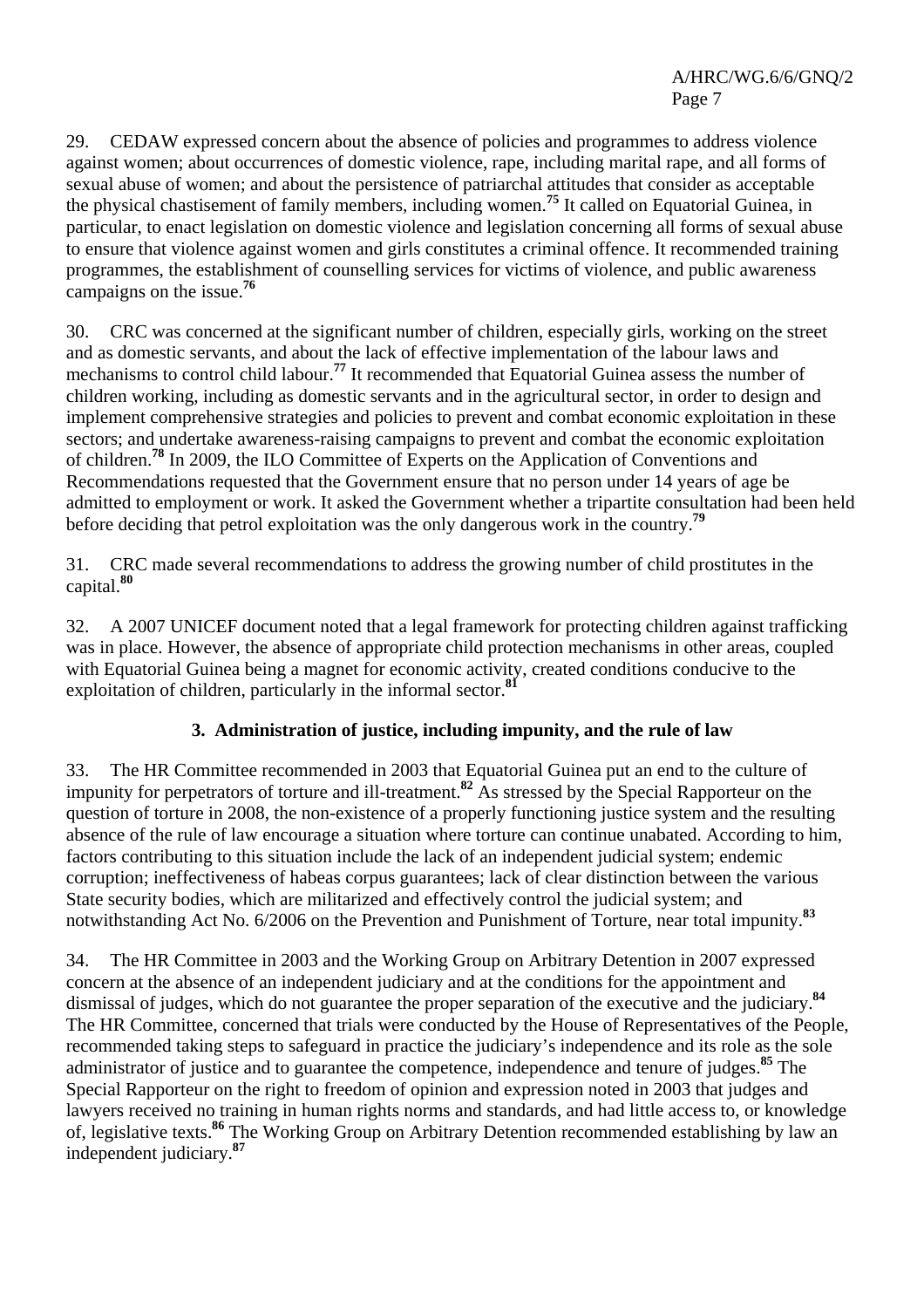35. The Working Group and the HR Committee recommended that military courts should not have jurisdiction to try civilians.**<sup>88</sup>** The Working Group also recommended bringing the legal framework for the organization, functioning and jurisdiction of military courts into line with international principles.**<sup>89</sup>**

36. In 2003, deeply concerned about the lack of a juvenile justice system and of juvenile courts,**<sup>90</sup>** CRC recommended ensuring the full implementation of juvenile justice standards.**<sup>91</sup>** In 2007, the Working Group on Arbitrary Detention concurred that the possibility of establishing a modern juvenile justice system should be examined.<sup>92</sup> The Resident Coordinator reported that a plan for the elaboration and implementation of a juvenile justice system was initiated in 2008.**<sup>93</sup>**

37. The Working Group on Arbitrary Detention observed that lawyers in criminal proceedings do not provide a genuine and effective defence, and noted the serious difficulties faced by lawyers in defending their clients.**<sup>94</sup>** It recommended that the current application procedures for habeas corpus, *amparo* and constitutional review be revised and redesigned, with a view to making them easier to use and more effective as remedies against violations of constitutional guarantees and human rights, and in particular against arbitrary detention**<sup>95</sup>**. The Working Group stressed that lawyers should be guaranteed access to police stations and to all prisons.**<sup>96</sup>**

The Working Group stressed that the Criminal Code should establish sentences that correspond to the seriousness of offences, and provide for the possibility of community service and alternatives to imprisonment. The possibility of establishing systems of restorative justice should also be examined.**<sup>97</sup>**

39. In 2004, CEDAW was concerned that most women lacked the necessary information and resources to gain access to the civil courts and were still subject to the jurisdiction of traditional courts applying customary law.**<sup>98</sup>** Similar information was reflected in the 2008-2012 UNDAF.**<sup>99</sup>**

# **4. Freedom of movement**

40. The HR Committee recommended guaranteeing freedom of movement by suppressing all military roadblocks or taking steps to prevent their being used as a means of extortion, by repealing the requirement to obtain a visa to leave the country and by abolishing the practice of internal political exile.**<sup>100</sup>**

#### **5. Freedom of expression, association and peaceful assembly, and the right to participate in public and political life**

41. The Special Rapporteur on the right to freedom of opinion and expression expressed concern in 2003 about the absence of free and independent audio-visual media in the country and the legal and administrative obstacles met by the print media.**<sup>101</sup>** He noted that foreign press was basically unavailable and its importation firmly hindered by the authorities. He indicated that while no daily press existed, some magazines were published on an irregular basis.**<sup>102</sup>** He recommended that the Government encourage the development of a pluralistic, free and independent media; the protection and respect for editorial independence; and the freedom of opinion and expression of journalists.**<sup>103</sup>**

42. The HR Committee and the Special Rapporteur on the right to freedom of opinion and expression recommended in 2003 that Equatorial Guinea amend Act No. 1 of 1999 to permit the registration and operation of non-governmental human rights organizations.**<sup>104</sup>** The Special Rapporteur also recommended that the relevant authorities quickly grant legal recognition of associations and other non-governmental organizations.**<sup>105</sup>** In 2007, CEDAW recommended creating an enabling environment for the establishment and operation of women's non-governmental organizations.**<sup>106</sup>**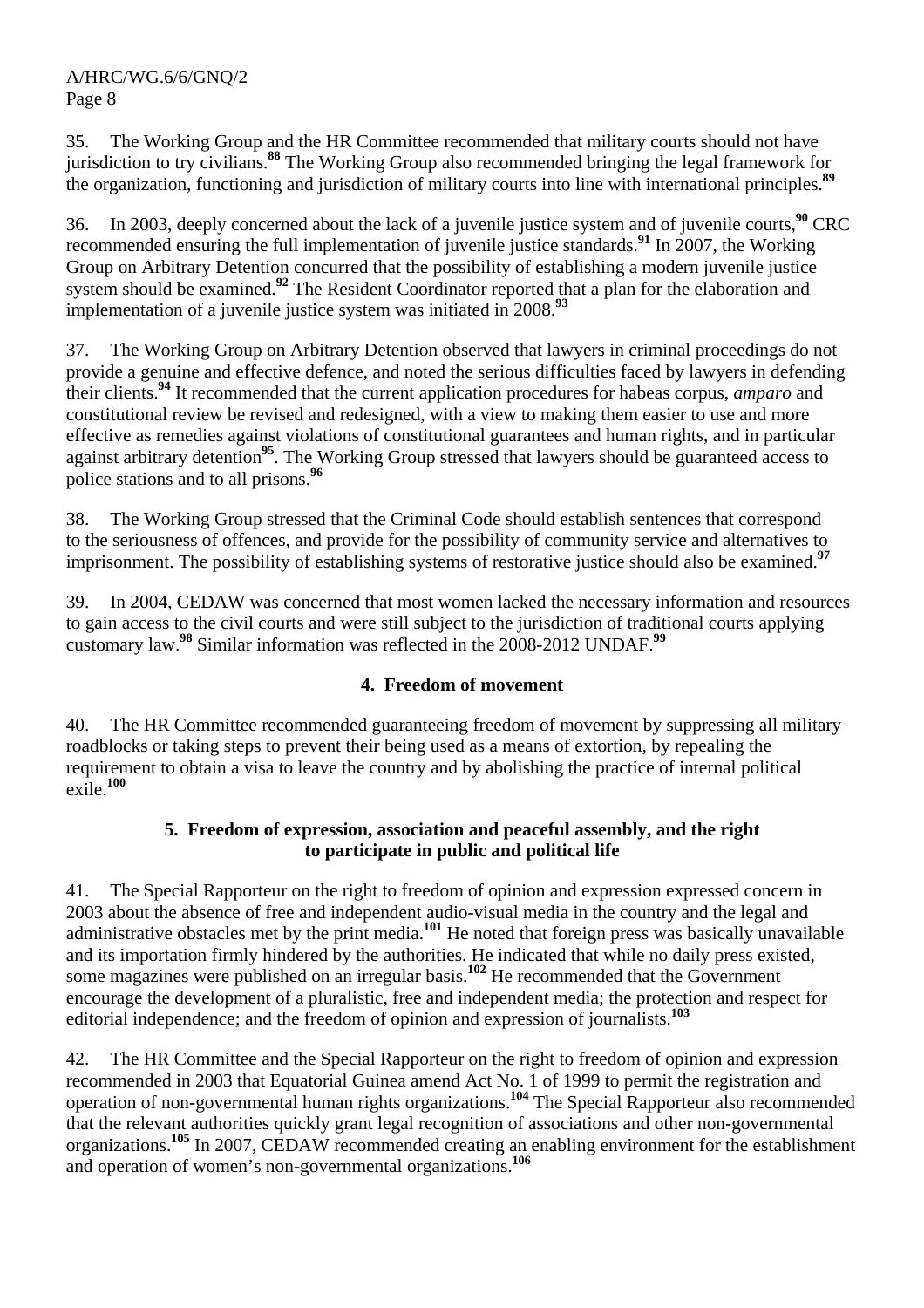43. The Working Group on Arbitrary Detention ascertained that a number of detainees were in prison for having exercised their political rights, and invited the Government to resolve their situation.**<sup>107</sup>**

44. In 2008, the United Nations Secretary-General noted that local and legislative elections had taken place with reports of a very low voter turnout, of problems regarding the timely delivery of voter registration cards, the independence of the election commissions and the general lack of transparency. He added that the establishment of an effectively independent, credible election commission remained a challenge.**<sup>108</sup>** In 2003, the Special Rapporteur on the right to freedom of opinion and expression had expressed concern over recurrent criticisms that electoral processes, at the Presidential, legislative and municipal election levels, had in general not been fair or that the results had not reflected the votes expressed. Reportedly, the opposition was systematically obstructed while organizing rallies and conferences and had no access to the media even during election campaigns. While blatant cases of violence were reportedly rare, the atmosphere was not considered as conducive to an electoral process run according to democratic rules and domestic laws.**<sup>109</sup>**

45. Concerned that the number of women in decision-making positions remained extremely low in politics, the judiciary, and the civil service,**<sup>110</sup>** CEDAW recommended in 2004 the introduction of temporary special measures, and the implementation of training and awareness-raising programmes on this issue.**<sup>111</sup>** A 2008 United Nations Statistics Division source indicated that the proportion of seats held by women in parliament was 5 per cent in 2004 and 18 per cent in 2008.**<sup>112</sup>**

# **6. Right to work and to just and favourable conditions of work**

46. As the HR Committee in 2003, in 2008, the ILO Committee of Experts noted that there were no workers' unions operating in the country.**<sup>113</sup>** The ILO Committee requested that the Government register without delay trade union organizations and to keep it informed of the measures taken or envisaged to ensure that workers are able to establish organizations of their own choosing.**<sup>114</sup>**

# **7. Right to social security and to an adequate standard of living**

47. A 2007 UNICEF document pointed out that since 1995, Equatorial Guinea has experienced strong economic growth, thanks to exploitation of oil resources. The country is considered a middle-income country; however, the majority of the population remains poor and human development has not kept pace with economic growth.**<sup>115</sup>** The 2008-2012 UNDAF contained a similar analysis.**<sup>116</sup>** The UNICEF document added that although the proportion of Government revenue allocated to social services increased on a regular basis, the commitment made in 1997 to allocate 40 per cent of public investment to the social sector should be implemented more quickly The UNICEF document noted that the institutional framework required for redistribution of wealth was not yet in place; nor was there yet a system of budgetary monitoring to guarantee the Government's commitment.**<sup>117</sup>**

48. In 2004, deeply concerned about the persistence of widespread poverty and the still large number of children who did not enjoy the right to an adequate standard of living, CRC recommended as a matter of high priority the implementation of an effective national plan for the reduction of poverty.**<sup>118</sup>**

49. CEDAW was concerned at the widespread poverty among women and poor socio-economic conditions, in particular for rural women.**<sup>119</sup>** CEDAW urged Equatorial Guinea to make the promotion of gender equality an explicit component of its national development plans and policies, in particular those aimed at poverty alleviation and sustainable development; to pay special attention to the needs of rural women; and to eliminate discrimination against women with respect to ownership and inheritance of land.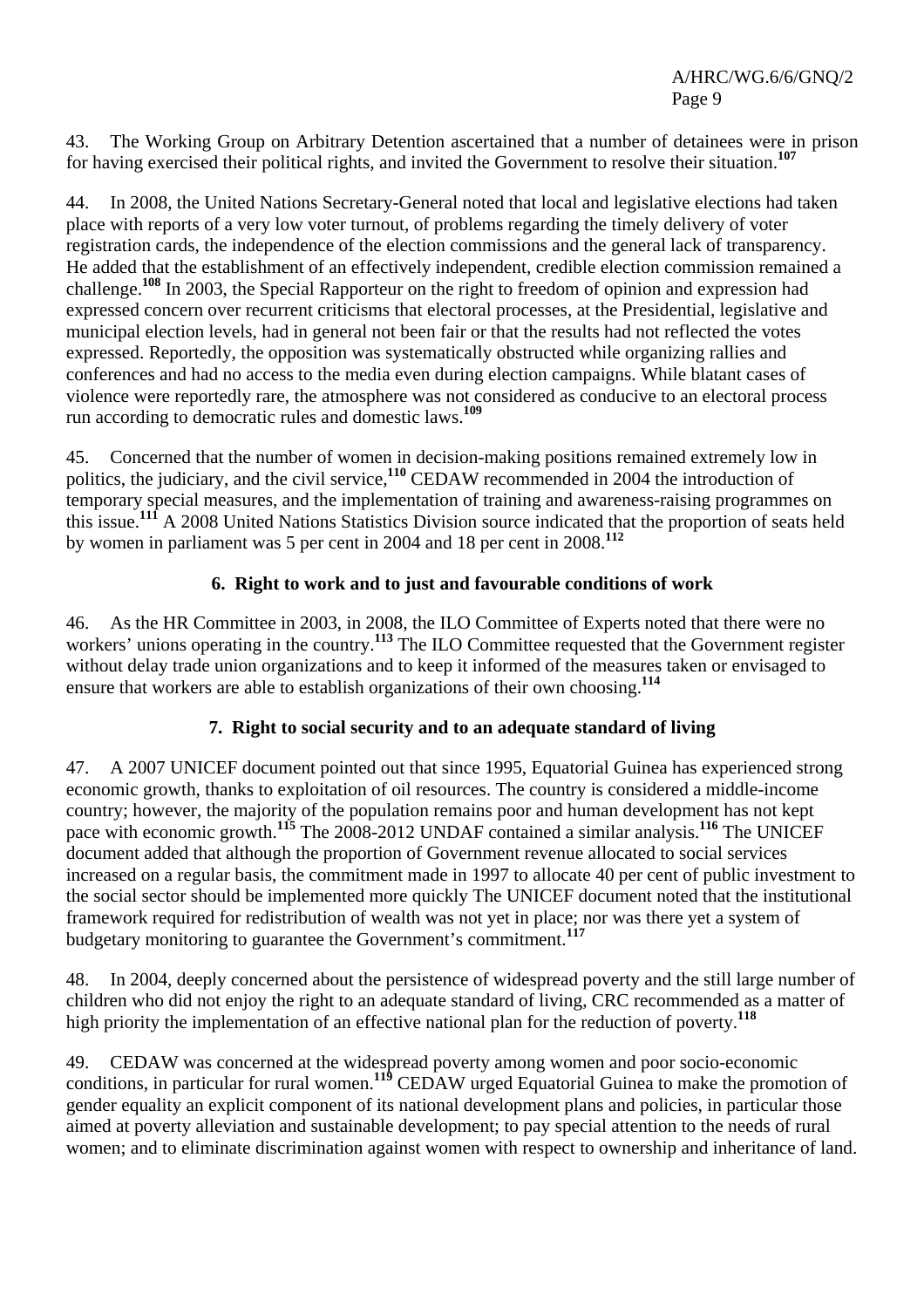It invited Equatorial Guinea to place emphasis on women's human rights in all development cooperation programmes with international organizations and bilateral donors.**<sup>120</sup>**

50. CEDAW expressed concern about the lack of access of women and girls to adequate health-care services, including pre-natal and post-natal care and family planning information, particularly in rural areas, and about the alarming rate of teenage pregnancy.**<sup>121</sup>** It recommended that Equatorial Guinea make every effort to raise awareness of and increase access to health-care facilities and medical assistance, and take immediate steps to make family planning information available to women and girls, including in rural areas.**<sup>122</sup>** Concerned in 2003 that legal restrictions on the availability of family planning services gave rise to high rates of pregnancy and illegal abortion, the HR Committee recommended abolishing such restrictions.**<sup>123</sup>**

51. In the 2007 UNICEF programme document, health indicators showed that children were in a vulnerable situation due to malaria, acute respiratory infections, diarrheal diseases, malnutrition, parasitic diseases and typhoid fever, and vaccine-preventable diseases.**<sup>124</sup>** A 2008 United Nations Statistics Division source indicated that the children under-five mortality rate per 1,000 live births had decreased from 155 in 2005 to 150 in 2007.**<sup>125</sup>**

52. Concerned at the increasing prevalence of HIV/AIDS amongst adults (mainly women) and youth and the increasing number of children orphaned by HIV/AIDS, CRC recommended strengthening measures to prevent mother-to-child transmission; paying particular attention to children infected or affected by HIV/AIDS; strengthening or establishing campaigns and programmes to raise awareness about HIV/AIDS; and ensuring the provision of adequate financial and human resources for the effective implementation of the National Programme on HIV/AIDS.**<sup>126</sup>** According to the 2006 Country Common Assessment (CCA) report, the Government had given priority to the fight against HIV/AIDS, with a Multi-sector Programme against HIV/AIDS and Sexually Transmittable Diseases.**<sup>127</sup>**

53. A 2008 UNAIDS/WHO document indicated that in 2007, the estimated number of adults and children living with HIV/AIDS was 11,000,<sup>128</sup> that the estimated antiretroviral therapy coverage was 31 per cent,**<sup>129</sup>** and that the percentage of HIV-positive pregnant women who received antiretroviral therapy to reduce the risk of mother-to-child transmission was 33.**<sup>130</sup>**

54. According to a 2008 United Nations Statistics Division source, the total proportion of the population using an improved drinking water source was 43 per cent in 2006.**<sup>131</sup>** The 2006 CCA report referred to the issue of malnutrition, in particular for children,**<sup>132</sup>** and added that about 95 per cent of the population was drinking water taken directly from the rivers. More than 60 per cent of schools did not offer drinking water.**<sup>133</sup>**

55. In 2006, the Special Rapporteur on adequate housing sent a letter of allegation to the Government regarding forced evictions carried out in the Banapa district of Malabo, allegedly under the presence of government officials, civilian authorities, armed soldiers and police officers, and which allegedly had left some 300 families homeless. Reportedly, the evictions were accompanied by indiscriminate destruction of homes and possessions; residents who protested against the demolition were ill-treated and intimidated by soldiers; and demolitions and evictions were carried out without consultation, prior notice or eviction orders and with no opportunities for residents to contest them. To date, the Government has not replied to his communication.**<sup>134</sup>** A 2008 United Nations Statistics Division source indicated that the total proportion of urban population living in slums in 2005 was 66.3 per cent.**<sup>135</sup>**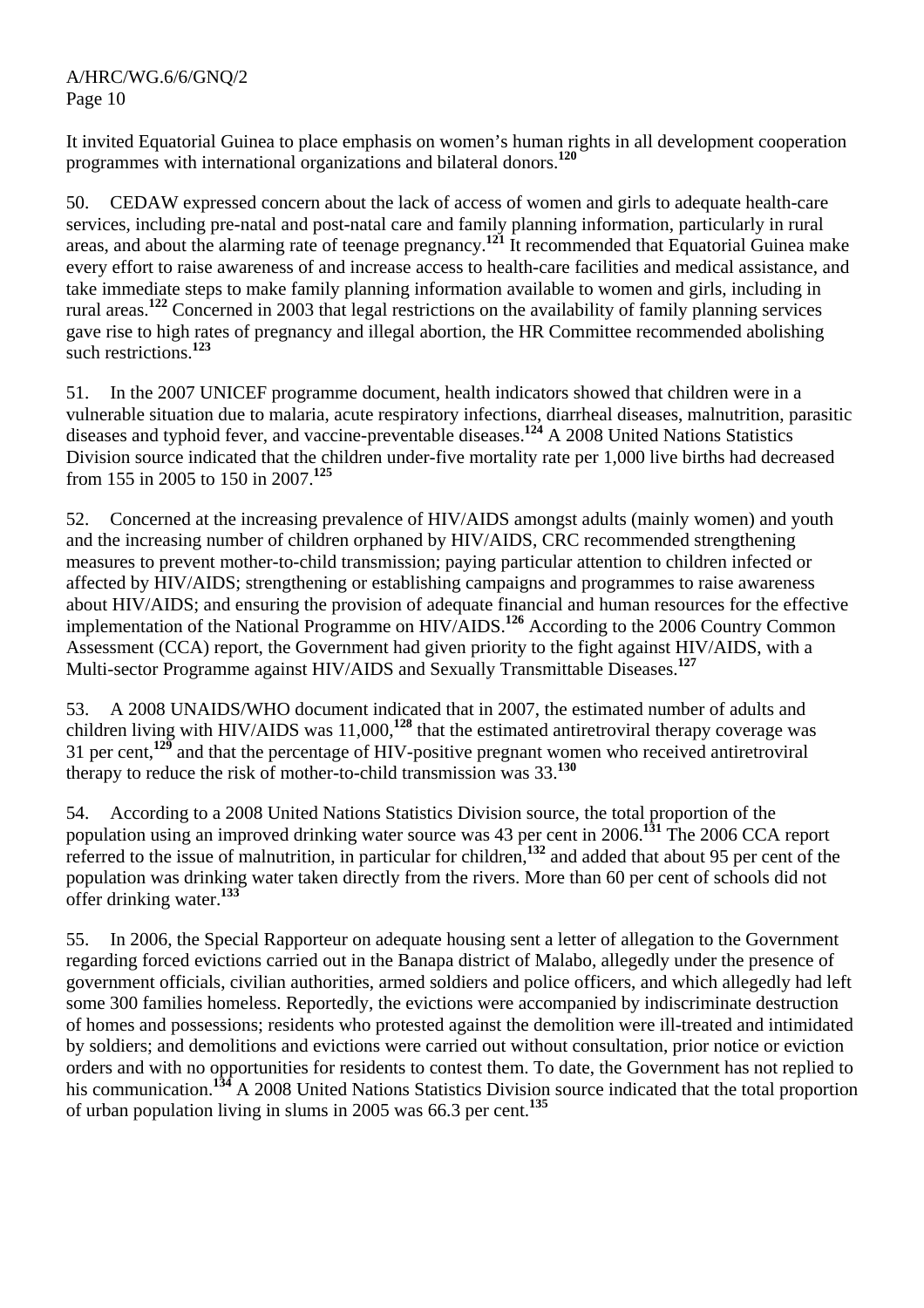#### **8. Right to education**

56. CRC noted with appreciation the adoption of the Education Law (1995) establishing compulsory, free and guaranteed primary school.**<sup>136</sup>** It was concerned however that enrolment and literacy levels were still low, particularly in secondary and pre-primary education.**<sup>137</sup>** A 2009 UNESCO document indicated that the net enrolment ratio in primary education was 89.5 per cent in 2003 and 69.4 per cent in 2007.**<sup>138</sup>**

57. The significant disparity between the number of boys and girls attending school was also a matter of concern for CRC and CEDAW.**<sup>139</sup>** CEDAW was concerned at the high dropout rate of girls due to pregnancy, early marriages and the low priority given to girls' education by families.**<sup>140</sup>** CRC also noted with concern the persistence of cultural and traditional perceptions of girls that limit their access to education, the lack of resources for the implementation of the educational programmes and the lack of trained teachers.**<sup>141</sup>**

58. CRC and CEDAW recommended that Equatorial Guinea continue to strengthen measures aimed at increasing enrolment rates in primary and basic education, in particular for girls, and raise awareness amongst parents about the value of early childhood education.**<sup>142</sup>** CRC recommended, inter alia, continuing efforts to reform the educational system and ensuring the provision of adequate financial and human resources for the effective implementation of the educational programmes, in particular the National Plan on Education for All.**<sup>143</sup>**

# **III. ACHIEVEMENTS, BEST PRACTICES, CHALLENGES AND CONSTRAINTS**

59. The Working Group on Arbitrary Detention observed Equatorial Guinea's enormous potential for economic development, but noted that institution-building was still limited and the human rights culture had not taken sufficient root in institutions, in public awareness, or in the attitudes of individual citizens. It underlined that there cannot be effective development if the economic growth does not go hand in hand with institution-building, the enforcement of the rule of law and the genuine exercise of human rights.<sup>144</sup>

60. The Special Rapporteur on the right to freedom of opinion and expression underlined that the independence of judges and lawyers, as well as the fight against corruption and impunity, must be addressed on a priority basis in a State governed by the rule of law.**<sup>145</sup>**

#### **IV. KEY NATIONAL PRIORITIES, INITIATIVES AND COMMITMENTS**

#### **Specific recommendations for follow-up**

61. CEDAW recommended that Equatorial Guinea encourage and facilitate the active participation of civil society in the full implementation of the Convention, including in the follow-up to the concluding comments, for the promotion and protection of women's human rights.**<sup>146</sup>**

# **V. CAPACITY-BUILDING AND TECHNICAL ASSISTANCE**

62. The HR Committee encouraged Equatorial Guinea to solicit technical cooperation from the appropriate United Nations organs, in particular OHCHR, to assist it in meeting its reporting obligations under the Covenant.**<sup>147</sup>**

63. CRC recommended that Equatorial Guinea seek technical assistance from United Nations entities regarding in particular the prohibition of corporal punishment,**<sup>148</sup>** HIV/AIDS prevention,**<sup>149</sup>** the right to education,**<sup>150</sup>**; child labour,**<sup>151</sup>** sexual exploitation and trafficking of children,**<sup>152</sup>**and juvenile justice.**<sup>153</sup>** It also recommended that Equatorial Guinea seek international cooperation and assistance concerning the standard of living for children.**<sup>154</sup>**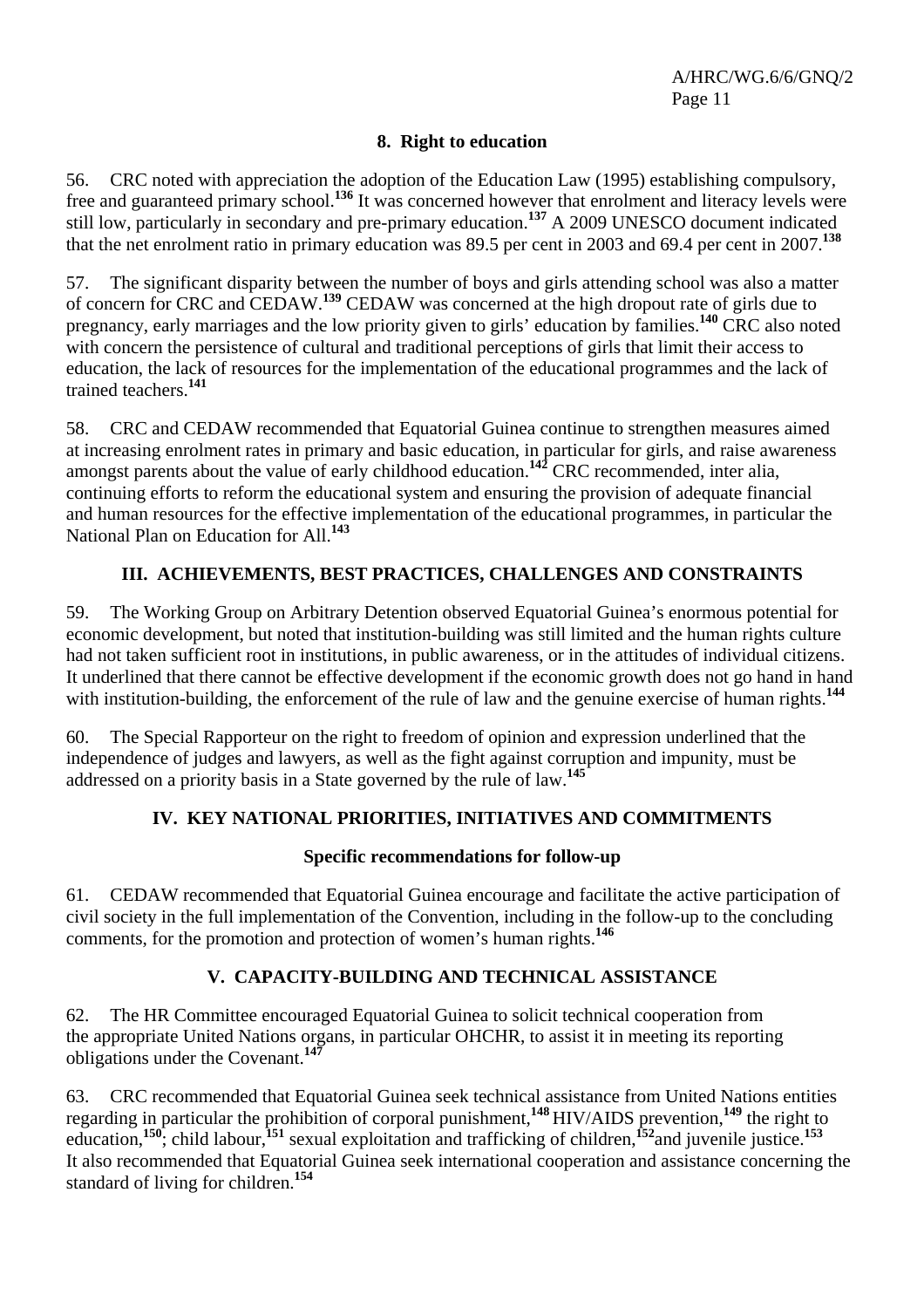64. The Special Rapporteur on the right to freedom of opinion and expression recommended that Equatorial Guinea seek technical assistance of relevant international organizations regarding the reform of the judicial system, the status and competence of the National Human Rights Commission, and the adoption of a national human rights action plan.**<sup>155</sup>**

65. The 2008-2012 UNDAF focuses on the following four areas of cooperation: (1) reduction of poverty; (2) access to basic services; (3) gender equality and (4) promotion of good governance.**<sup>156</sup>**

#### *Notes*

**1** Unless indicated otherwise, the status of ratifications of instruments listed in the table may be found in *Multilateral Treaties Deposited with the Secretary-General: Status as at 31 December 2006* (ST/LEG/SER.E.25), supplemented by the official website of the United Nations Treaty Collection database, Office of Legal Affairs of the United Nations Secretariat, http://treaties.un.org/.

<sup>2</sup> The following abbreviations have been used for this document:

| <b>ICERD</b><br><b>ICESCR</b> | International Convention on the Elimination of All Forms of Racial Discrimination<br>International Covenant on Economic, Social and Cultural Rights |
|-------------------------------|-----------------------------------------------------------------------------------------------------------------------------------------------------|
| <b>ICCPR</b>                  | International Covenant on Civil and Political Rights                                                                                                |
| <b>ICCPR-OP1</b>              | <b>Optional Protocol to ICCPR</b>                                                                                                                   |
| <b>ICCPR-OP2</b>              | Second Optional Protocol to ICCPR, aiming at the abolition of the death penalty                                                                     |
| <b>CEDAW</b>                  | Convention on the Elimination of All Forms of Discrimination against Women                                                                          |
| <b>OP-CEDAW</b>               | Optional Protocol to CEDAW                                                                                                                          |
| <b>CAT</b>                    | Convention against Torture and Other Cruel, Inhuman or Degrading Treatment or Punishment                                                            |
| OP-CAT                        | Optional Protocol to CAT                                                                                                                            |
| CRC.                          | Convention on the Rights of the Child                                                                                                               |
| <b>OP-CRC-AC</b>              | Optional Protocol to CRC on the involvement of children in armed conflict                                                                           |
| OP-CRC-SC                     | Optional Protocol to CRC on the sale of children, child prostitution and child pornography                                                          |
| <b>ICRMW</b>                  | International Convention on the Protection of the Rights of All Migrant Workers and Members of<br><b>Their Families</b>                             |
| <b>CPD</b>                    | Convention on the Rights of Persons with Disabilities                                                                                               |
| OP-CPD                        | Optional Protocol to Convention on the Rights of Persons with Disabilities                                                                          |
| <b>CED</b>                    | International Convention for the Protection of All Persons from Enforced Disappearance.                                                             |

<sup>3</sup> Adopted by the General Assembly in its resolution 63/117 of 10 December 2008. Article 17, paragraph 1, of OP-ICESCR states that "The present Protocol is open for signature by any State that has signed, ratified or acceded to the Covenant**"**.

<sup>4</sup> Protocol to Prevent, Suppress and Punish Trafficking in Persons, Especially Women and Children, supplementing the United Nations Convention against Transnational Organized Crime.

<sup>5</sup> 1951 Convention relating to the Status of Refugees and its 1967 Protocol, 1954 Convention relating to the status of Stateless Persons and 1961 Convention on the Reduction of Statelessness.

<sup>6</sup> Geneva Convention for the Amelioration of the Condition of the Wounded and Sick in Armed Forces in the Field (First Convention); Geneva Convention for the Amelioration of the Condition of Wounded, Sick and Shipwrecked Members of Armed Forces at Sea (Second Convention); Convention relative to the Treatment of Prisoners of War (Third Convention); Convention relative to the Protection of Civilian Persons in Time of War (Fourth Convention); Protocol Additional to the Geneva Conventions of 12 August 1949, and relating to the Protection of Victims of International Armed Conflicts (Protocol I); Protocol Additional to the Geneva Conventions of 12 August 1949, and relating to the Protection of Victims of Non-International Armed Conflicts (Protocol II); Protocol Additional to the Geneva Conventions of 12 August 1949, and relating to the Adoption of an Additional Distinctive Emblem (Protocol III). For the official status of ratifications, see Federal Department of Foreign Affairs of Switzerland, at www.eda.admin.ch/eda/fr/home/topics/intla/intrea/chdep/warvic.html.

<sup>7</sup> International Labour Organization Convention No. 29 concerning Forced or Compulsory Labour; Convention No. 105 concerning the Abolition of Forced Labour, Convention No. 87 concerning Freedom of Association and Protection of the Right to Organize; Convention No. 98 concerning the Application of the Principles of the Right to Organize and to Bargain Collectively; Convention No. 100 concerning Equal Remuneration for Men and Women Workers for Work of Equal Value; Convention No. 111 concerning Discrimination in Respect of Employment and Occupation; Convention No. 138 concerning the Minimum Age for Admission to Employment; Convention No. 182 concerning the Prohibition and Immediate Action for the Elimination of the Worst Forms of Child Labour.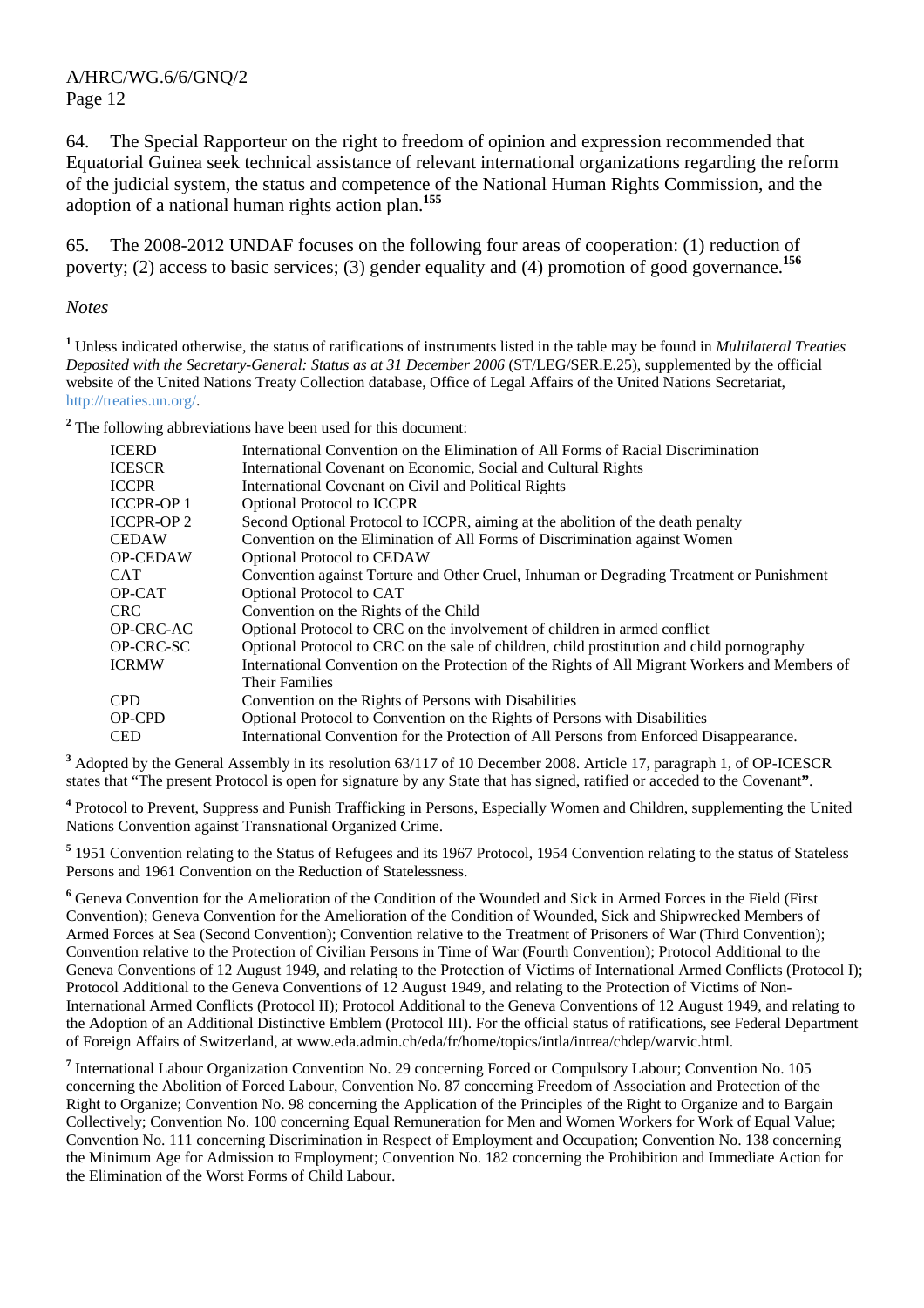**8** CEDAW, *Official Records of the General Assembly , Fifty-ninth session, Supplement No. 38* (A/59/38); paras. 214 and 217.

<sup>9</sup> Concluding observations of the Committee on the Rights of the Child (CRC/C/15/Add.245), para. 63

**<sup>10</sup>** Report of the Working Group on Arbitrary Detention (A/HRC/7/4/Add.3), p. 2, and para. 58.

**<sup>11</sup>** CRC/C/15/Add.245, para. 5.

**<sup>12</sup>** Ibid., para. 6.

**<sup>13</sup>** A/59/38, para. 191.

**<sup>14</sup>** Ibid., para. 192.

**<sup>15</sup>** CRC/C/15/Add.245, paras. 5-6.

**<sup>16</sup>** Ibid., paras. 5-6.

**<sup>17</sup>** Equatorial Guinea UNDAF 2008-2012, 2007, p. 10, available at http://www.undg.org/ unct.cfm?module=CoordinationProfile&page=Country&CountryID=EQG.

<sup>18</sup> UNICEF, Draft country programme document Equatorial Guinea, Executive Board, second regular session of 2007, 5-7 September 2007, E/ICEF/2007/P/L.6, 2007,para. 14, available at http://www.unicef.org/about/execboard/files/07-PL6- Equatorial\_Guinea.pdf.

<sup>19</sup> For the list of national human rights institutions with accreditation status granted by the International Coordinating Committee of National Institutions for the Promotion and Protection of Human Rights (ICC), see A/HRC/10/55, annex I.

**<sup>20</sup>** A/HRC/7/4/Add.3, paras. 54-55 and 100 (k)

<sup>21</sup>, General Assembly resolution 48/134, annex; report of the Special Rapporteur on the right to freedom of opinion and expression ( E/CN.4/2003/67/Add.2), para. 63.

**<sup>22</sup>** CRC/C/15/Add.245, para. 12.

**<sup>23</sup>** A/59/38, para. 184.

**<sup>24</sup>** CRC/C/15/Add.245, para. 8.

<sup>25</sup> UNICEF, Draft country programme document Equatorial Guinea, Executive Board, second regular session of 2007, 5-7 September 2007, E/ICEF/2007/P/L.6, 2007, para.. 14, available at http://www.unicef.org/about/execboard/files/07-PL6-Equatorial\_Guinea.pdf.

<sup>26</sup> Equatorial Guinea UNDAF 2008-2012, 2007, p. 8, available at http://www.undg.org/unct.cfm?module= CoordinationProfile&page=Country&CountryID=EQG.

**<sup>27</sup>** The following abbreviations have been used for this document:

| <b>CERD</b>         | Committee on the Elimination of Racial Discrimination                                |
|---------------------|--------------------------------------------------------------------------------------|
| <b>CESCR</b>        | Committee on Economic, Social and Cultural Rights                                    |
| <b>HR</b> Committee | Human Rights Committee                                                               |
| <b>CEDAW</b>        | Committee on the Elimination of Discrimination against Women                         |
| <b>CAT</b>          | Committee against Torture                                                            |
| <b>CRC</b>          | Committee on the Rights of the Child                                                 |
| <b>CMW</b>          | Committee on the Protection of the Rights of All Migrant Workers and Their Families. |

<sup>28</sup> Concluding observations of the Human Rights Committee (CCPR/CO/79/GNO), para. 2.

**<sup>29</sup>** E/CN.4/2003/67/Add.2, para. 67.

**<sup>30</sup>** A/HRC/10/44/Add.1.

**<sup>31</sup>** A/HRC/7/4/Add.3.

**<sup>32</sup>** E/CN.4/2003/67/Add.2.

**<sup>33</sup>** A/HRC/7/4/Add.3, paras. 2 and 48.

**<sup>34</sup>** A/HRC/10/44/Add.1, para. 5

<sup>35</sup> The questionnaires included in this section are those which have been reflected in an official report by a special procedure mandate-holder.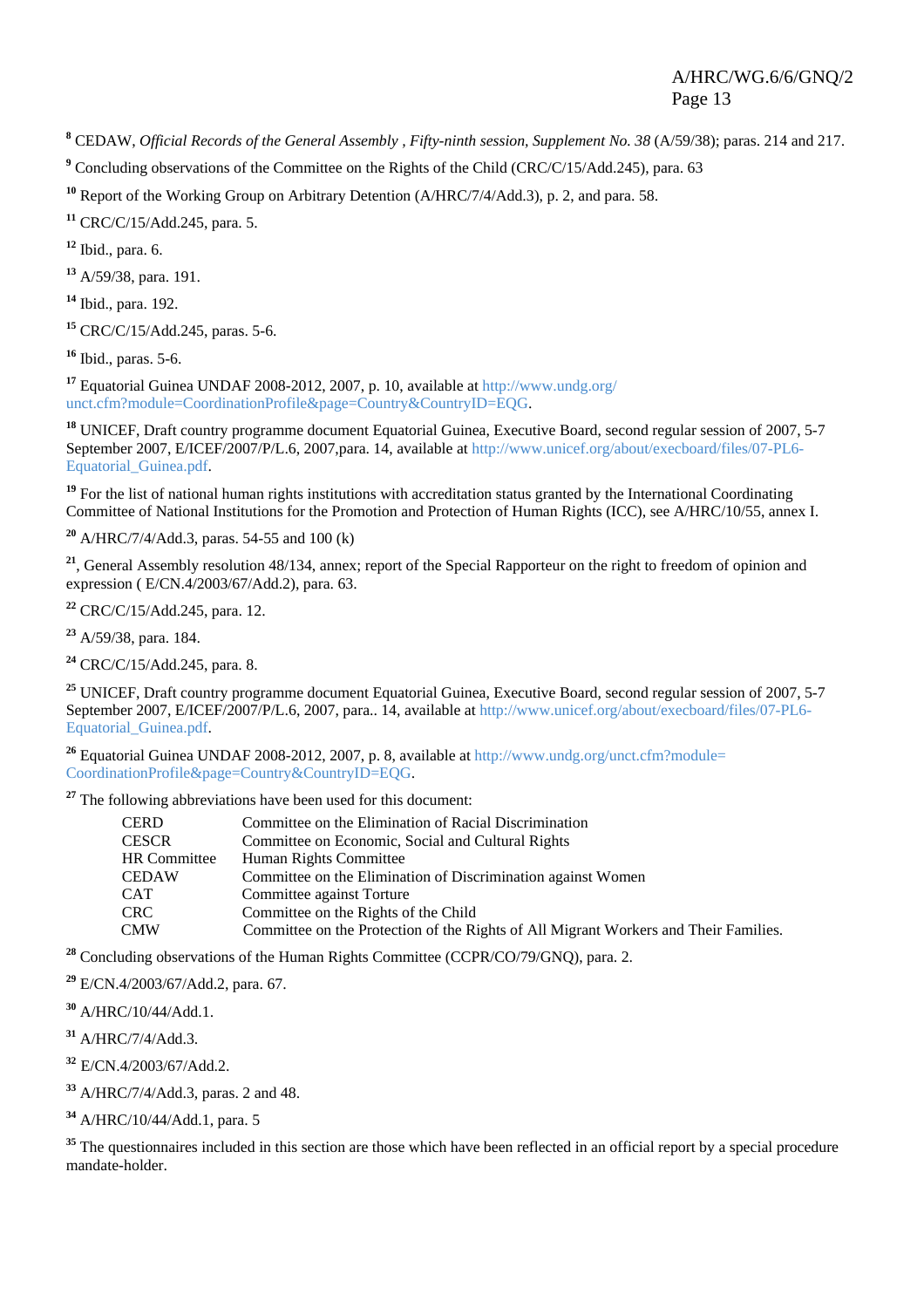**<sup>36</sup>** See (a) report of the Special Rapporteur on the right to education (A/HRC/4/29), questionnaire on the right to education of persons with disabilities sent in 2006; (b) report of the Special Rapporteur on the human rights of migrants (A/HRC/4/24), questionnaire on the impact of certain laws and administrative measures on migrants sent in 2006; (c) report of the Special Rapporteur on trafficking in persons, especially women and children (A/HRC/4/23), questionnaire on issues related to forced marriages and trafficking in persons sent in 2006; (d) report of the Special Representative of the Secretary-General on the situation of human rights defenders (E/CN.4/2006/95 and Add.5), questionnaire on the implementation of the Declaration on the Right and Responsibility of Individuals, Groups and Organs of Society to Promote and Protect Universally Recognized Human Rights and Fundamental Freedoms sent in June 2005; (e) report of the Special Rapporteur on the situation of human rights and fundamental freedoms of indigenous people (A/HRC/6/15), questionnaire on the human rights of indigenous people sent in August 2007; (f) report of the Special Rapporteur on trafficking in persons, especially in women and children (E/CN.4/2006/62) and the Special Rapporteur on the sale of children, child prostitution and child pornography (E/CN.4/2006/67), joint questionnaire on the relationship between trafficking and the demand for commercial sexual exploitation sent in July 2005; (g) report of the Special Rapporteur on the right to education (E/CN.4/2006/45), questionnaire on the right to education for girls sent in 2005; (h) report of the Working Group on mercenaries (A/61/341), questionnaire concerning its mandate and activities sent in November 2005; (i) report of the Special Rapporteur on the sale of children, child prostitution and child pornography (A/HRC/4/31), questionnaire on the sale of children's organs sent in July 2006; (j) report of the Special Rapporteur on the sale of children, child prostitution and child pornography (A/HRC/7/8), questionnaire on assistance and rehabilitation programmes for child victims of sexual exploitation sent in July 2007; (k) report of the Special Representative of the Secretary-General on the issue of human rights and transnational corporations and other business enterprises (A/HRC/4/35/Add.3), questionnaire on human rights policies and management practices; (l) report of the Special Rapporteur on the right to education (A/HRC/8/10), questionnaire on the right to education in emergency situations sent in 2007; (m) report of the Special Rapporteur on the right to education (June 2009) (A/HRC/11/8), questionnaire on the right to education for persons in detention; (n) report of the independent expert on the question of human rights and extreme poverty to the eleventh session of the HRC (June 2009) (A/HRC/11/9), questionnaire on Cash Transfer Programmes, sent in October 2008; (o) report of the Special Rapporteur on violence against women, (June 2009) (A/HRC/11/6), questionnaire on violence against women and political economy.

**<sup>37</sup>** CRC/C/15/Add.245, para. 24.

- **<sup>38</sup>** CCPR/CO/79/GNQ, para. 8.
- **<sup>39</sup>** A/59/38, para. 188.
- **<sup>40</sup>** Ibid., para. 195.
- **<sup>41</sup>** Ibid., 196.
- **<sup>42</sup>** CRC/C/15/Add.245, para. 22.
- **<sup>43</sup>** A/59/38, para. 191.

**<sup>44</sup>** Ibid., para. 197. See also CCPR/CO/79/GNQ, para. 8.

**<sup>45</sup>** CCPR/CO/79/GNQ, para. 14.

**<sup>46</sup>** Ibid., para. 4.

**<sup>47</sup>** Ibid., para. 3.

**<sup>48</sup>** A/HRC/10/44/Add.1, paras. 7, 8 and 17 (e).

**<sup>49</sup>** A/HRC/7/4/Add.3, para. 50.

**<sup>50</sup>** A/HRC/10/44/Add.1, para. 9.

**<sup>51</sup>** CRC/C/15/Add.245, para. 34.

**<sup>52</sup>** Ibid., para. 35 (a) and (b).

**<sup>53</sup>** A/HRC/10/44/Add.1, para. 14.

- **<sup>54</sup>** Ibid., para. 10.
- **<sup>55</sup>** A/HRC/7/4/Add.3,para. 61.

**<sup>56</sup>** Ibid., para. 62.

**<sup>57</sup>** Ibid., p. 2.

**<sup>58</sup>** Ibid., para. 67.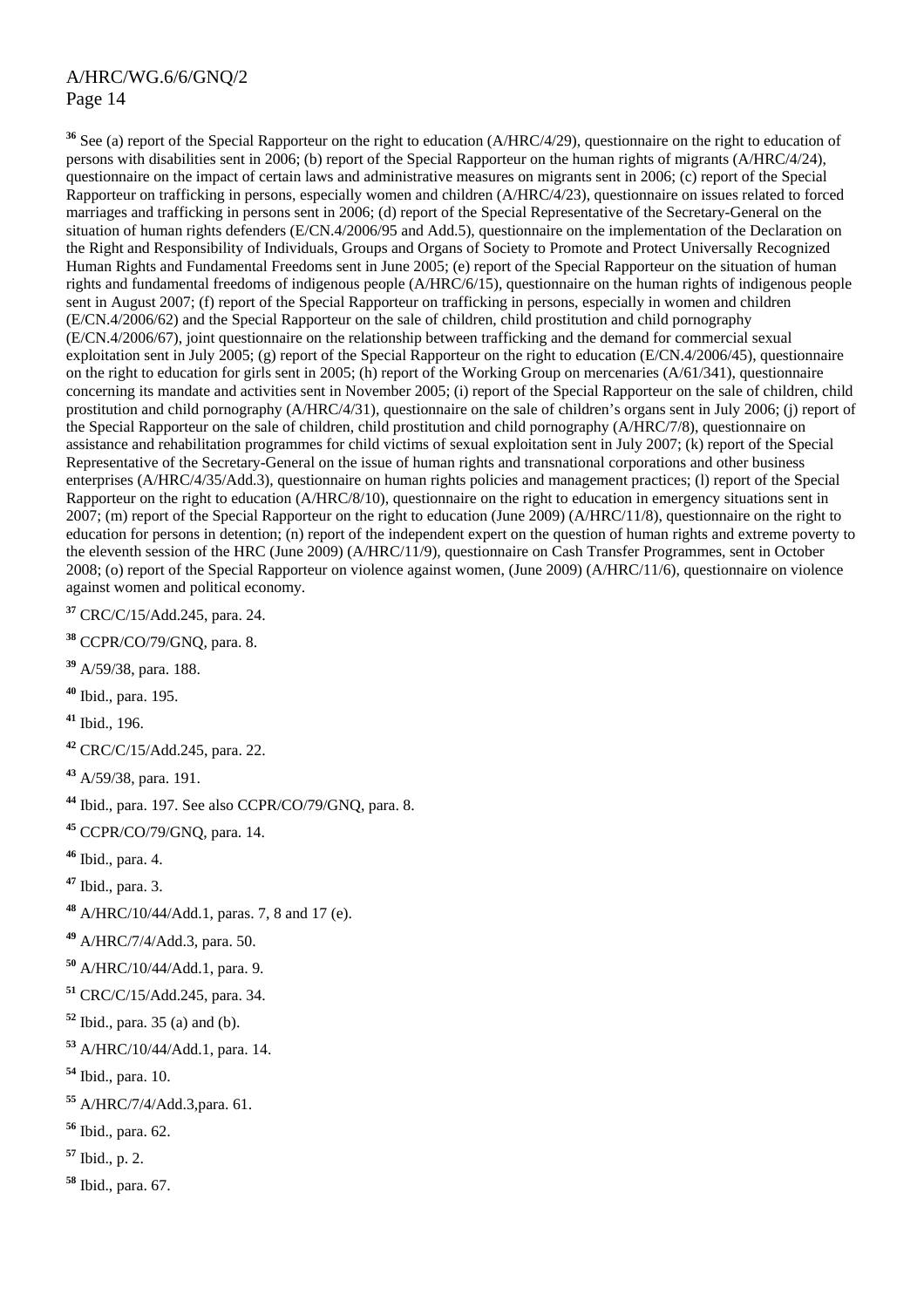- Ibid., para. 68.
- Ibid., para. 69.
- CCPR/CO/79/GNQ, para. 5.
- A/HRC/7/4/Add.3, para. 100 (a); CCPR/CO/79/GNQ, para. 5.
- CCPR/CO/79/GNQ, para. 5.
- A/HRC/7/4/Add.3, paras. 82-83; A/HRC/10/44/Add.1, para. 15.
- A/HRC/7/4/Add.3, para. 83; A/HRC/10/44/Add.1, para. 15.
- A/HRC/7/4/Add.3, para. 100 (l). See also paragraph 86; A/HRC/10/44/Add.1, para. 19 (e).
- CCPR/CO/79/GNQ, para. 6.
- A/HRC/7/4/Add.3, para. 87
- A/HRC/10/44/Add.1, para. 10.
- Ibid., para. 13.
- Ibid., para. 12.
- Ibid., para. 12.
- Ibid., para. .16. See also CRC/C/15/Add.245, para. 60.
- CCPR/CO/79/GNQ, para. 6.
- A/59/38 (Supp), para. 199.
- Ibid., para. 200.
- CRC/C/15/Add.245, para. 56.
- Ibid., para. 57 (a) and (c).

 ILO Committee of Experts on the Application of Conventions and Recommendations, Individual Direct Request concerning ILO Minimum Age Convention, 1973 (No. 138), 2009, Geneva, doc. No. (ILOLEX) 092009GNQ138pp. 1and 2.

CRC/C/15/Add.245, paras. 58-59.

 UNICEF, Draft country programme document Equatorial Guinea, Executive Board, second regular session of 2007, 5-7 September 2007, E/ICEF/2007/P/L.6, 2007para. 6, available at http://www.unicef.org/about/execboard/files/07-PL6- Equatorial\_Guinea.pdf.

CCPR/CO/79/GNQ, para. 3.

- A/HRC/10/44/Add.1, para.17.
- CCPR/CO/79/GNQ, para. 7; A/HRC/7/4/Add.3, paras. 59-60.
- CCPR/CO/79/GNQ, para. 7.
- E/CN.4/2003/67/Add.2, para. 43.
- A/HRC/7/4/Add.3, para. 100 (d).
- A/HRC/7/4/Add.3, paras. 68 and 100 (f); CCPR/CO/79/GNQ, para. 7.
- A/HRC/7/4/Add.3, page 21, para. 100 (f).
- CRC/C/15/Add.245, para. 60.
- Ibid., para. 61.
- A/HRC/7/4/Add.3, para. 100 (m).
- UNDG, 2008 Resident Coordinator Annual Report Equatorial Guinea, p. 2 available at http://www.undg.org/ RCAR/2008/finalized/pdfs/RCAR\_2008\_EOG\_NAR.pdf.
- A/HRC/7/4/Add.3, paras. 73-74.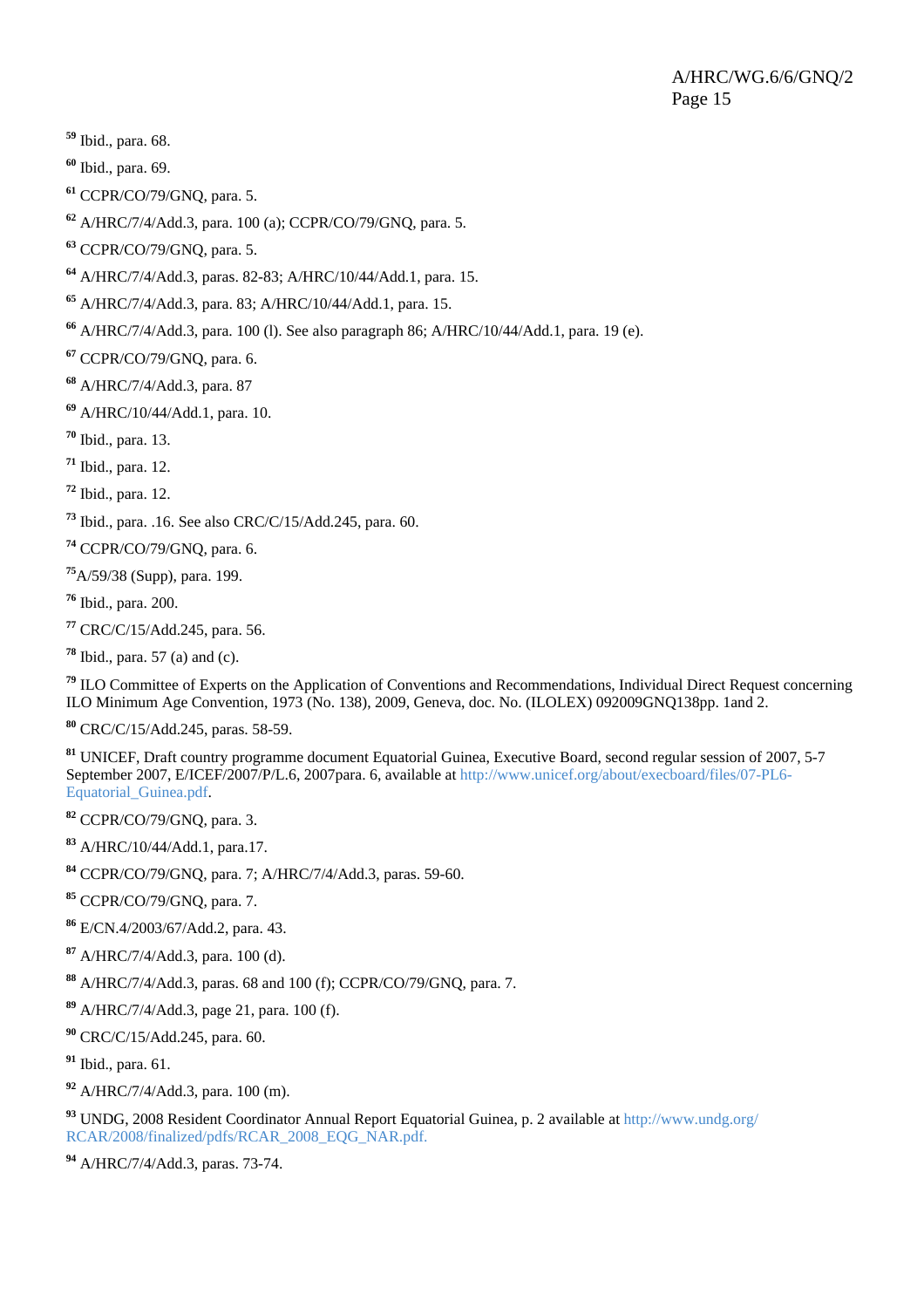Ibid., para. 100(h).

Ibid.

Ibid., para. 100(c).

A/59/38 para. 191.

 Equatorial Guinea UNDAF 2008-2012, 2007, p. 10, available at http://www.undg.org/unct.cfm?module =CoordinationProfile&page=Country&CountryID=EQG.

CCPR/CO/79/GNQ, para. 13.

E/CN.4/2003/67/Add.2, p. 2 and para. 54.

Ibid., para. 25.

Ibid., p. 2 and para. 54.

Ibid., para. 59; CCPR/CO/79/GNQ, para. 11.

E/CN.4/2003/67/Add.2, para. 60.

A/59/38, para. 213.

A/HRC/7/4/Add.3, paras. 75 and 100 (b).

A/63/367, para. 9.

E/CN.4/2003/67/Add.2, para. 34.

A/59/38, para. 201.

Ibid., para.202.

United Nations Statistics Division coordinated data and analyses, available at http://mdgs.un.org/unsd/mdg.

 ILO Committee of Experts on the Application of Conventions and Recommendations, Individual Observation concerning ILO Freedom of Association and Protection of the Right to Organise Convention, 1948 (No. 87), 2008, Geneva, doc. No. (ILOLEX) 062008GNQ087,p. 1; CCPR/CO/79/GNQ, para. 11.

 ILO Committee of Experts on the Application of Conventions and Recommendations, Individual Observation concerning ILO Freedom of Association and Protection of the Right to Organise Convention, 1948 (No. 87), 2008, Geneva, doc. No. (ILOLEX) 062008GNQ087, p. 1.

 UNICEF, Draft country programme document Equatorial Guinea, Executive Board, second regular session of 2007, 5-7 September 2007, E/ICEF/2007/P/L.6, 2007, para. 1, available at http://www.unicef.org/about/execboard/files/07-PL6-Equatorial\_Guinea.pdf.

 Equatorial Guinea UNDAF 2008-2012, 2007, p. 7, available at http://www.undg.org/unct.cfm?module= CoordinationProfile&page=Country&CountryID=EQG.

<sup>117</sup> UNICEF, Draft country programme document Equatorial Guinea, Executive Board, second regular session of 2007, 5-7 September 2007, E/ICEF/2007/P/L.6, 2007, para. 3, available at http://www.unicef.org/about/execboard/files/07-PL6- Equatorial\_Guinea.pdf.

CRC/C/15/Add.245, paras. 52-53.

A/59/38 para. 189.

Ibid., para. 190.

Ibid., para. 205.

Ibid., para. 206.

CCPR/CO/79/GNQ, para. 9.

 UNICEF, Draft country programme document Equatorial Guinea, Executive Board, second regular session of 2007, 5-7 September 2007, E/ICEF/2007/P/L.6, 2007, para. 4, available at http://www.unicef.org/about/execboard/files/07-PL6- Equatorial\_Guinea.pdf. See also United Nations Statistics Division coordinated data and analyses, available at http://mdgs.un.org/unsd/mdg.

United Nations Statistics Division coordinated data and analyses, available at http://mdgs.un.org/unsd/mdg.